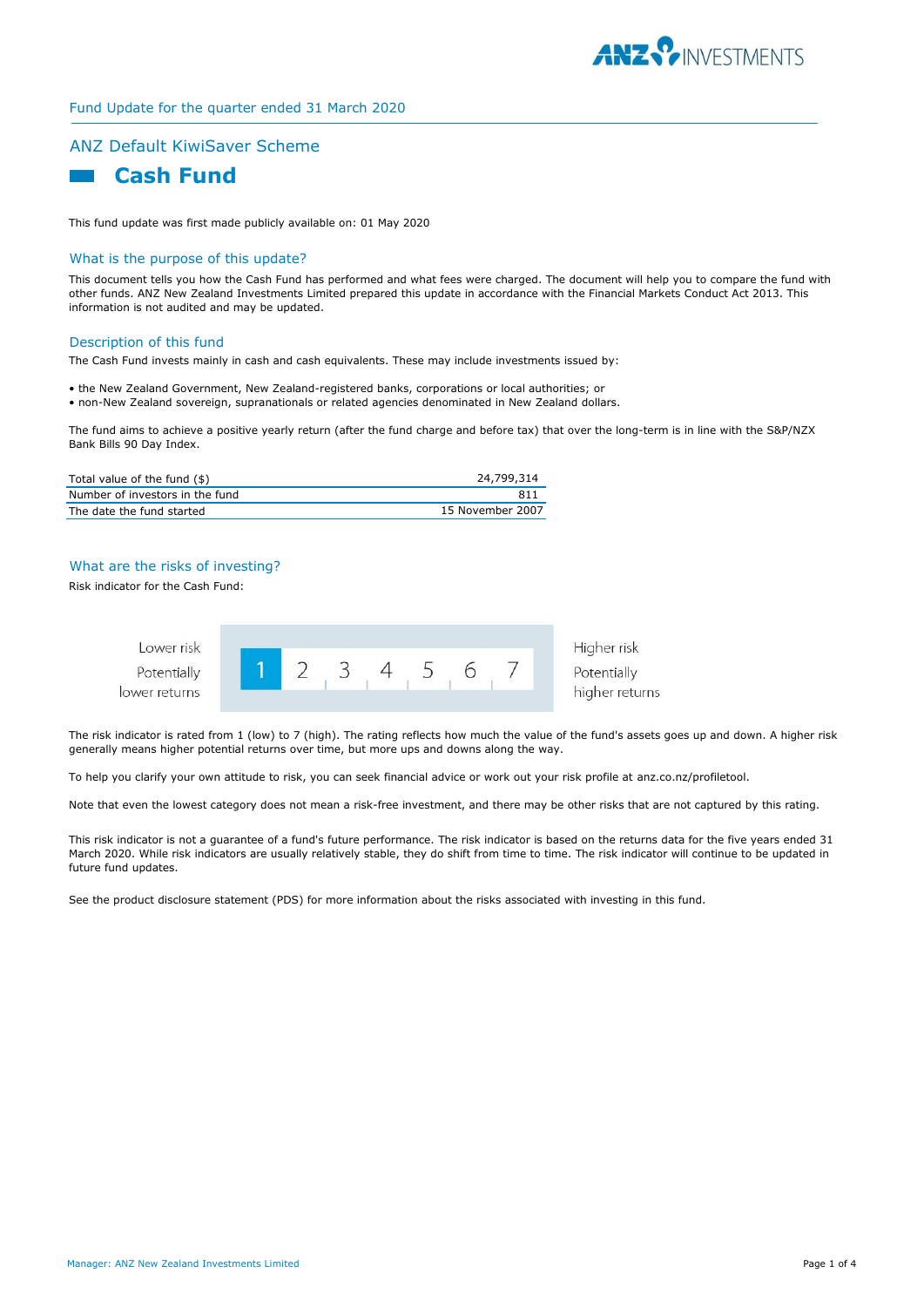# How has the fund performed?

|                                               | Average over past<br>five vears | Past year |
|-----------------------------------------------|---------------------------------|-----------|
| Annual return                                 |                                 |           |
| (after deductions for charges and tax)        | 1.67%                           | 1.30%     |
| <b>Annual return</b>                          |                                 |           |
| (after deductions for charges but before tax) | 2.32%                           | 1.82%     |
| Market index annual return                    |                                 |           |
| (reflects no deduction for charges and tax)   | 2.21%                           | 1.54%     |

The market index annual return shows the return of the S&P/NZX Bank Bills 90 Day Index.

Additional information about the market index is available in the statement of investment policy and objectives on the offer register at www.disclose-register.companiesoffice.govt.nz.



# **Annual return graph**

This shows the return after fund charges and tax for each of the last 10 years ending 31 March. The last bar shows the average annual return for the last 10 years, up to 31 March 2020.

**Important:** This does not tell you how the fund will perform in the future.

Returns in this update are after tax at the highest prescribed investor rate (PIR) of tax for an individual New Zealand resident. Your tax may be lower.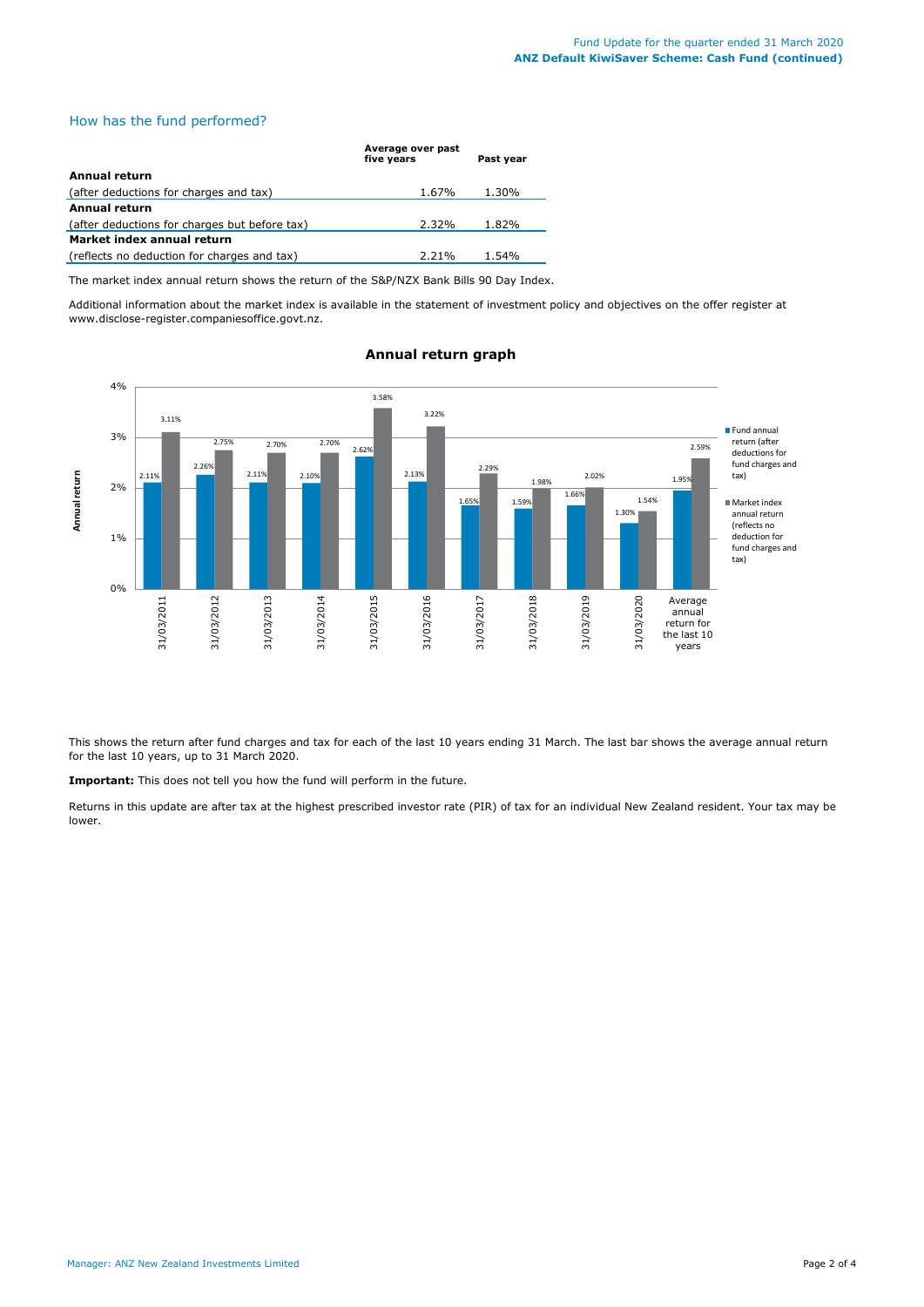### What fees are investors charged?

Investors in the Cash Fund are charged fund charges. In the year to 31 March 2019 these were:

|                                             | % of net asset value          |  |
|---------------------------------------------|-------------------------------|--|
| Total fund charges <sup>1*</sup>            | 0.38%                         |  |
| Which are made up of:                       |                               |  |
| Total management and administration charges | 0.38%                         |  |
| Including:                                  |                               |  |
| Manager's basic fee                         | 0.33%                         |  |
| Other management and administration charges | 0.05%                         |  |
| Total performance based fees                | $0.00\%$                      |  |
|                                             | Dollar amount per<br>investor |  |
| <b>Other charges</b>                        |                               |  |
| Membership fee <sup>2**</sup>               | \$24                          |  |

\* The manager expects that the fund charges for the next scheme year will be different from the fund charges disclosed in this fund update because the manager's basic fee was reduced on 28 June 2019 from 0.33% to 0.19% per year.

\*\* From 1 April 2019, the membership fee was removed for members under 18 years and reduced from \$24 to \$18 per year for all other members.

Investors are not currently charged individual action fees for specific actions or decisions (for example, for withdrawing from or switching funds). See the PDS for more information about Scheme fees.

Small differences in fees and charges can have a big impact on your investment over the long term.

## Example of how this applies to an investor

Sarah had \$10,000 in the fund at the start of the year and did not make any further contributions. At the end of the year, Sarah received a return after fund charges were deducted of \$130 (that is 1.30% of her inital \$10,000). Sarah also paid \$24 in other charges. This gives Sarah a total gain after tax of \$106 for the year.

# What does the fund invest in?

### **Actual investment mix<sup>3</sup> Target investment mix<sup>3</sup>**

This shows the types of assets that the fund invests in. This shows the mix of assets that the fund generally intends to invest in.